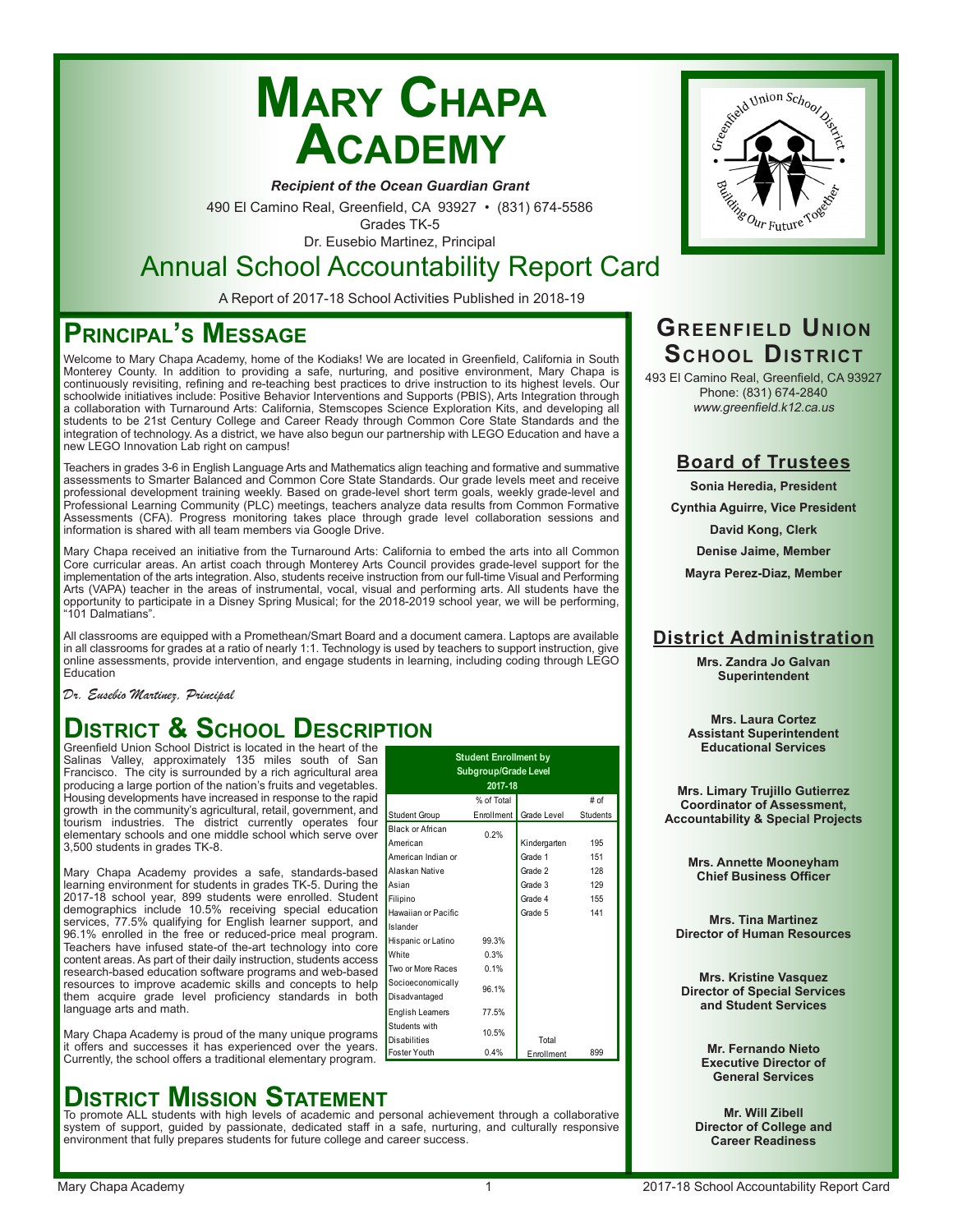### **District Vision Statement**

Greenfield Union School District will be a national leader in education ensuring high levels of learning and success for ALL students.

### **District Values**

Collaboration, Reflection, Leadership, Innovation, Creativity, Continuous Improvement, Fostering Life-Long Learners.

### **District Beliefs**

Every student will learn.

### **School Mission Statement**

Our mission is to provide every student with an exemplary art integration education in a safe environment. Our educators are committed to offering the highest level of academic rigor which will empower our students with the skills, knowledge, and attitudes necessary to be successful in an ever-changing technological world.

### **Local Control Accountability Plan (LCAP)** As part of the new Local Control Funding Formula,

school districts are required to develop, adopt, and annually update a three-year Local Control and Accountability Plan (LCAP) that supports the priorities for the state of California. The following components of this SARC address some of the priorities identified in the District's LCAP:

Conditions of Learning (Basic Services) – State Priority 1: Degree to which teachers are appropriately assigned and fully credentialed in the subject areas and for the pupils they are teaching; pupils have access to standards-aligned Instructional materials and school facilities are maintained in good repair. Covered in Teacher Assignment, including the Teacher Credentials & Misassignments chart; Instructional Materials, including the Textbooks chart; and School Facilities & Maintenance, including the Campus Description and School Facility Good Repair Status charts.

Conditions of Learning (Implementation of State Standards) – State Priority 2: Implementation of academic content and performance standards adopted by the state board for all pupils. Not covered in the School Accountability Report Card.

Parental Involvement – State Priority 3: Efforts to seek parent input in decision making, promotion of parent participation in programs for unduplicated pupils and special need subgroups. Covered in Parent Involvement.

Pupil Achievement – State Priority 4: Performance on standardized tests, score on Academic Performance Index, share of pupils that are college and career ready, share of English learners that become English proficient, English learner reclassification rate, share of pupils that pass Advanced Placement exams with a 3 or higher, and share of pupils determined prepared for college by the Early Assessment Program. Covered in California Assessment of Student Performance and Progress, including the CAASPP charts.

Engagement (Pupil Engagement) – State Priority 5: School attendance rates, chronic absenteeism rates, middle school dropout rates, high school dropout rates, and high school graduation rates. Covered in Dropout Rates, including the Dropout chart; and Graduation Rates, including the Graduation Rate chart for high schools only.

School Climate – State Priority 6: Pupil suspension rates, pupil expulsion rates, other local measures including surveys of pupils, and parents and teachers on the sense of safety and school connectedness. Covered in Discipline & Climate for Learning, including Suspension & Expulsion chart; and School Site Safety Plan.

Conditions of Learning (Course Access) – State Priority 7: Pupil enrollment in a broad course of study that includes all of the subject areas. Not covered in the School Accountability Report Card.

Other Pupil Outcomes – State Priority 8: Pupil outcomes in the subject areas. Covered in Physical Fitness, including the Physical Fitness Test chart.

The following components encompass our district's LCAP goals:

Culture: Foster positive school environments that are emotionally and physically safe with high expectations conducive to learning.

Academics: All students possess the academic and technical skills required to achieve academic success in all subject areas through high quality instruction.

Community: Strengthen family, school, and district partnerships through ongoing communications and active community outreach.

### **Parent Involvement**

Parent involvement is a vital component to school and student success. Mary Chapa Academy offers a wide variety of opportunities for parents to support the school and their child's academic efforts through volunteering efforts.

#### **Volunteers are welcome:**

- To help in the classrooms
- Participate in school leadership
- School Site Council
- English Learner Advisory Council (ELAC) - District English Learner Advisory Council
- (DELAC)
- District Budget Advisory Committee
	- Parent Teacher Association

#### **Parents are encouraged to attend:**

- Back-to-School Night
- Open House
- Family Arts Night
- Parent Education Workshops
- Student Performances (Winter Performance &
- Spring Musical)
- Triple P Workshops
- Principal Cafe
- Computer Classes • ESL Classes (English as a Second Language)
- Migrant Education Meetings
- Family Literacy Nights
- PTA Sponsored Events

Parents seeking more information or who are interested in participating in any of the activities listed above may contact the parent liaison at (831) 674- 5586.

#### **School News**

Regular school-to-home communication is provided in both English and Spanish. Parents are kept up to date on school activities and events through teacher newsletters as needed. Flyers, letters, monthly newsletters, School Messenger (automated<br>telephone messaging system), Twitter (@ telephone messaging system), 1<br>GUSD), Facebook roiphone missed,<br>MaryChapaGUSD), MaryChapaAcademy), and the school marquee are

used as needed to notify parents of current events and announcements. Greenfield Union School District is in the process of implementing Parent Square in the 2018-19 school year.

### **Student Achievement**

#### **District Benchmark Assessments**

Greenfield Union School District administers its own comprehensive assessments to measure student progress in meeting district and state standards in both language arts and math. Students in grades TK-8 are evaluated three times using the i-Ready program, and periodically throughout the year using grade-level, essential standards benchmarks. Teachers use assessments results to (1) identify students for additional academic intervention and enrichment, (2) modify classroom instruction practices, (3) modify delivery of curriculum content, and (4) identify areas where teachers may benefit

from supplemental training in either course

#### **Physical Fitness**

curriculum or instructional strategies.

In the spring of each year, Mary Chapa Elementary School is required by the state to administer a physical fitness test to all students in grades five and seven. The physical fitness test measures each student's ability to complete six fitness tasks in six major areas. Students that either meet or exceed the standards in all six fitness areas are considered to be physically fit or in the "healthy fitness zone." Comparative District and state results can be found at the CDE's website http:// www.cde.ca.gov/ta/tg/pf/.

| <b>California Physical Fitness Test Results</b> | 2017-18  |                     |        |
|-------------------------------------------------|----------|---------------------|--------|
|                                                 |          | % of Standards Met: |        |
|                                                 | $4$ of 6 | $5$ of 6            | 6 of 6 |
| Grade Level                                     |          |                     |        |
| Fifth                                           | 21%      | 23%                 | 16%    |

Note: Percentages are not calculated when the number of students tested is ten or less, either because the number of students in this category is too small for statistical accuracy or to protect student privacy.

#### **California Assessment of Student Performance and Progress (CAASPP)**

The California Assessment of Student Performance and Progress (CAASPP) System includes the Smarter Balanced Summative Assessments (SBAC) for students in the general education population, and the California Alternate Assessments (CAAs) for students with the most significant cognitive disabilities. Only eligible students may participate in the administration of the CAAs. CAAs items are aligned with alternative achievement standards, which are linked with the Common Core State Standards (CCSS). CAASPP results are a measure of how well students are mastering California's standards in English language arts/literacy (ELA) and mathematics, and are given to grades three through eight and grade eleven. SBAC tests assess student performance in ELA/Literacy and mathematics utilizing computer-adaptive tests and performance tasks, and CAAs test items are aligned with alternative achievement standards which are linked with the Common Core State Standards (CCSS).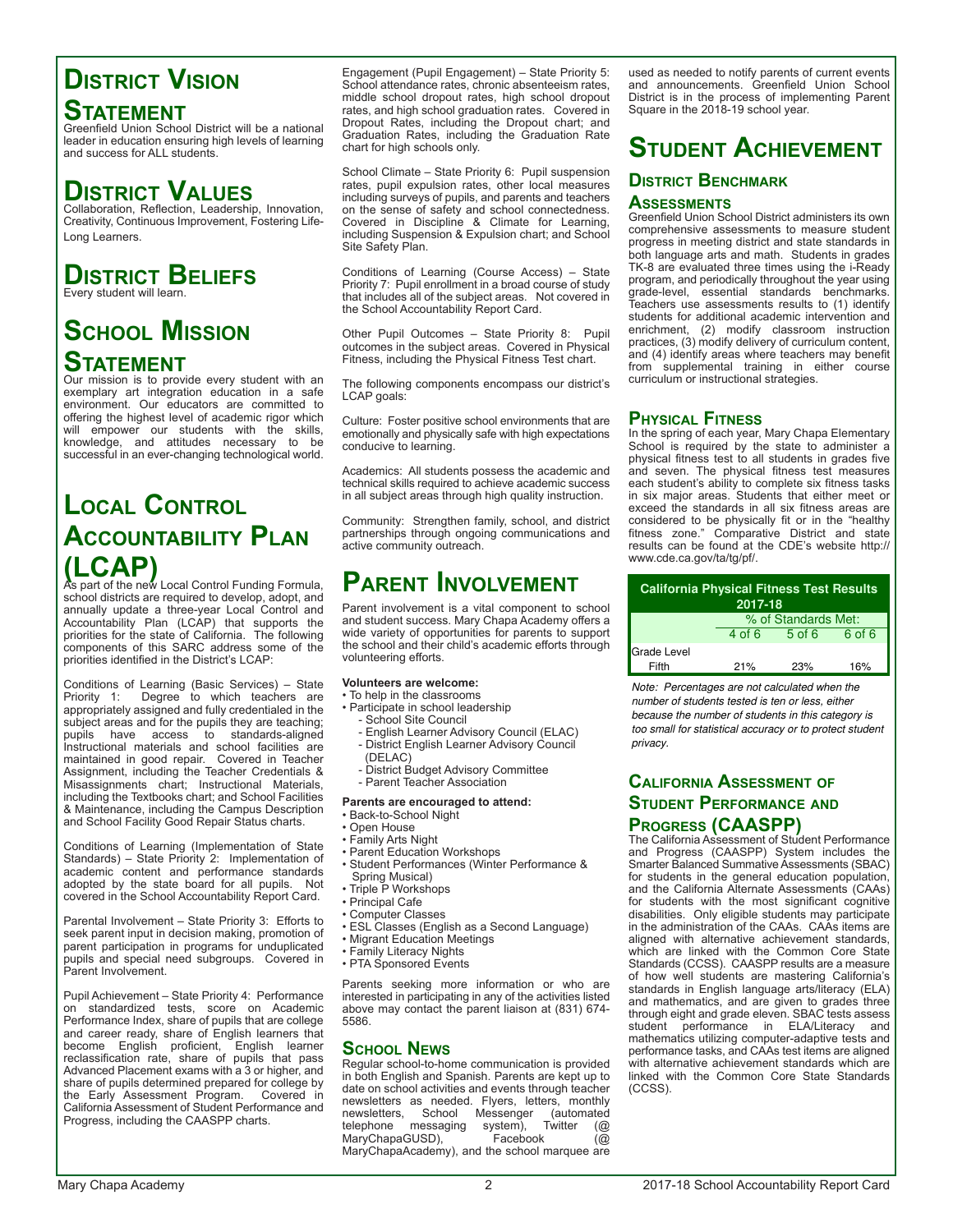|                                               | CAASPP Test Results in ELA & Mathematics by Student Group (Grades 3-8) |                                                             | 2017-18                  |                                   |                     |                         |                          |                                   |
|-----------------------------------------------|------------------------------------------------------------------------|-------------------------------------------------------------|--------------------------|-----------------------------------|---------------------|-------------------------|--------------------------|-----------------------------------|
|                                               |                                                                        | <b>English Language Arts/Literacy</b><br><b>Mathematics</b> |                          |                                   |                     |                         |                          |                                   |
|                                               | Total<br>Enrollment                                                    | Number<br><b>Tested</b>                                     | Percent<br><b>Tested</b> | <b>Percent Met</b><br>or Exceeded | Total<br>Enrollment | <b>Number</b><br>Tested | Percent<br><b>Tested</b> | <b>Percent Met</b><br>or Exceeded |
| <b>All Students Tested</b>                    | 419                                                                    | 408                                                         | 97.37%                   | 30.88%                            | 419                 | 416                     | 99.28%                   | 21.20%                            |
| Male                                          | 221                                                                    | 214                                                         | 96.83%                   | 23.36%                            | 221                 | 220                     | 99.55%                   | 20.55%                            |
| Female                                        | 198                                                                    | 194                                                         | 97.98%                   | 39.18%                            | 198                 | 196                     | 98.99%                   | 21.94%                            |
| <b>Black or African American</b>              | --                                                                     | $\overline{\phantom{a}}$                                    | --                       | $- -$                             | $\sim$ $\sim$       | --                      |                          | --                                |
| <b>Hispanic or Latino</b>                     | 415                                                                    | 404                                                         | 97.35%                   | 31.19%                            | 415                 | 412                     | 99.28%                   | 21.41%                            |
| <b>White</b>                                  | $- -$                                                                  | $\overline{\phantom{a}}$                                    | $- -$                    | $- -$                             | $- -$               | $- -$                   |                          | $\overline{\phantom{a}}$          |
| Socioeconomically Disadvantaged               | 405                                                                    | 394                                                         | 97.28%                   | 28.93%                            | 405                 | 402                     | 99.26%                   | 20.95%                            |
| <b>English Learners</b>                       | 369                                                                    | 360                                                         | 97.56%                   | 28.33%                            | 369                 | 367                     | 99.46%                   | 19.95%                            |
| Students with Disabilities                    | 61                                                                     | 60                                                          | 98.36%                   | 5.00%                             | 61                  | 61                      | 100.00%                  | 1.64%                             |
| Students Receiving Migrant Education Services | 30                                                                     | 26                                                          | 86.67%                   | 15.38%                            | 30                  | 30                      | 100.00%                  | 3.33%                             |

Note: ELA & Mathematics test results include the Smarter Balanced Assessment and the CAA. The "Percent Met or Exceeded" is calculated by taking the total number of students who met or exceeded the standard on the Smarter Balanced Summative Assessment plus the total number of students who met the standard (i.e., achieved Level 3-Alternate) on the CAAs divided by the total number of students who participated in both assessments.

An asterisk (\*) appears in the table when the number of students is ten or less, either because the number of students in this category is too small for statistical accuracy or to protect student privacy

The number of students tested includes all students who participated in the test whether they received a score or not; however, the number of students tested is not the number that was used to calculate the achievement level percentages. The achievement level percentages are calculated using only students who received scores.

| <b>California Assessment of Student Performance and Progress</b><br>Test Results in English Language Arts/Literacy (ELA) and Mathematics for All Students in<br>Percentage of Students Meeting or Exceeding the State Standards | <b>Grades Three Through Eight</b>                        |                   |    |             |    |    |
|---------------------------------------------------------------------------------------------------------------------------------------------------------------------------------------------------------------------------------|----------------------------------------------------------|-------------------|----|-------------|----|----|
|                                                                                                                                                                                                                                 |                                                          | <b>Mary Chapa</b> |    | <b>GUSD</b> |    | CА |
|                                                                                                                                                                                                                                 | $17-18$<br>$16-17$<br>16-17<br>$17-18$<br>17-18<br>16-17 |                   |    |             |    |    |
| English-Language Arts/Literacy                                                                                                                                                                                                  | 29                                                       | 31                | 23 | 27          | 48 | 50 |
| Mathematics                                                                                                                                                                                                                     | 27                                                       | 21                | 18 | 19          | 37 | 38 |

Note: Percentages are not calculated when the number of students tested is ten or less, either because the number of students in this category is too small for statistical accuracy or to protect student privacy.

|                                                                 |                   | <b>All Students</b> | <b>California Assessment of Student Performance</b><br>and Progress Test Results in Science |         |       |         |
|-----------------------------------------------------------------|-------------------|---------------------|---------------------------------------------------------------------------------------------|---------|-------|---------|
| Percentage of Students Meeting or Exceeding the State Standards |                   |                     |                                                                                             |         |       |         |
|                                                                 | <b>Mary Chapa</b> |                     | <b>GUSD</b>                                                                                 |         |       | CA      |
|                                                                 | 16-17             | $17-18$             | 16-17                                                                                       | $17-18$ | 16-17 | $17-18$ |
| Science (Grades 5 & 8)                                          | N/A               | N/A                 | N/A                                                                                         | N/A     | N/A   | N/A     |

Note: Cells with N/A values do not require data.

The 2016-17 data is not available. The CDE is developing a new science assessment based on the Next Generation Science Standards for California Public Schools (CA NGSS). The CAST was pilottested in spring 2017 and field-tested in spring 2018. The CAST will be administered operationally during the 2018-19 school year. The CAA for Science was pilot-tested for two years (i.e., 2016-17 and 2017-18) and the CAA for Science will be field-tested in 2018-19.

Science test results include the CAST and the CAA for Science. The "Percent Met or Exceeded" is calculated by taking the total number of students who met or exceeded the standard on the CAST plus the total number of students who met the standard (i.e., achieved Level 3-Alternate) on the CAA for Science divided by the total number of students who participated on both assessments.

The CAASPP results shown in this report include overall results comparing the school, district and state scores as well as the school's overall score in each applicable subgroup. Results are shown only for subgroups with ten students or more taking the exam. For those categories that are blank in the tables, no students met subgroup criteria. More information on CAASPP can be found on the California Department of Education's website www.cde.ca.gov/ta/tg/ca/.

### **School Facilities & Safety**

Mary Chapa provides a safe, clean environment for learning through proper facilities maintenance and campus supervision. Ongoing maintenance and repairs ensure current facilities remain up to date and provide adequate space for students and staff.

2017-18 Campus Improvements:

- Completion of the new administration building & library (opening October 2017)
- Completion of the new parking lot with 64 spaces • Installation of new storm drains

2018-19 Campus Improvements in Progress:

- Installation of new kindergarten playground equipment and shade structure
- Installation of new playground equipment and shade structure for the upper grades
- Addition of a LEGO innovation lab
- Remodeling projects to the preschool building to become the Early Childhood Education Center
- Demolition of a building and playground to make way for ten new classrooms

| <b>Campus Description</b>    |          |
|------------------------------|----------|
|                              | Quantity |
| # of Permanent Classrooms    | 30       |
| # of Portable Classrooms     | 15       |
| # of Restrooms (student use) | 4 sets   |
| Cafeteria/Multipurpose Room  |          |
| Computer Lab                 |          |
| Library                      |          |
| Music Room                   |          |
| Teacher's Lounge             |          |
| <b>Counseling Office</b>     |          |
| Speech Therapy Room          |          |
| Lego Lab                     |          |

#### **Campus Supervision**

As students arrive on campus in the morning, they all go to the cafeteria where breakfast is served and two supervisors are there to monitor activities. At 7:40am, older students are allowed permission to make their way to the blacktop area to form lines. Soon thereafter, TK and Kindergarten students are escorted to their playground area by Campus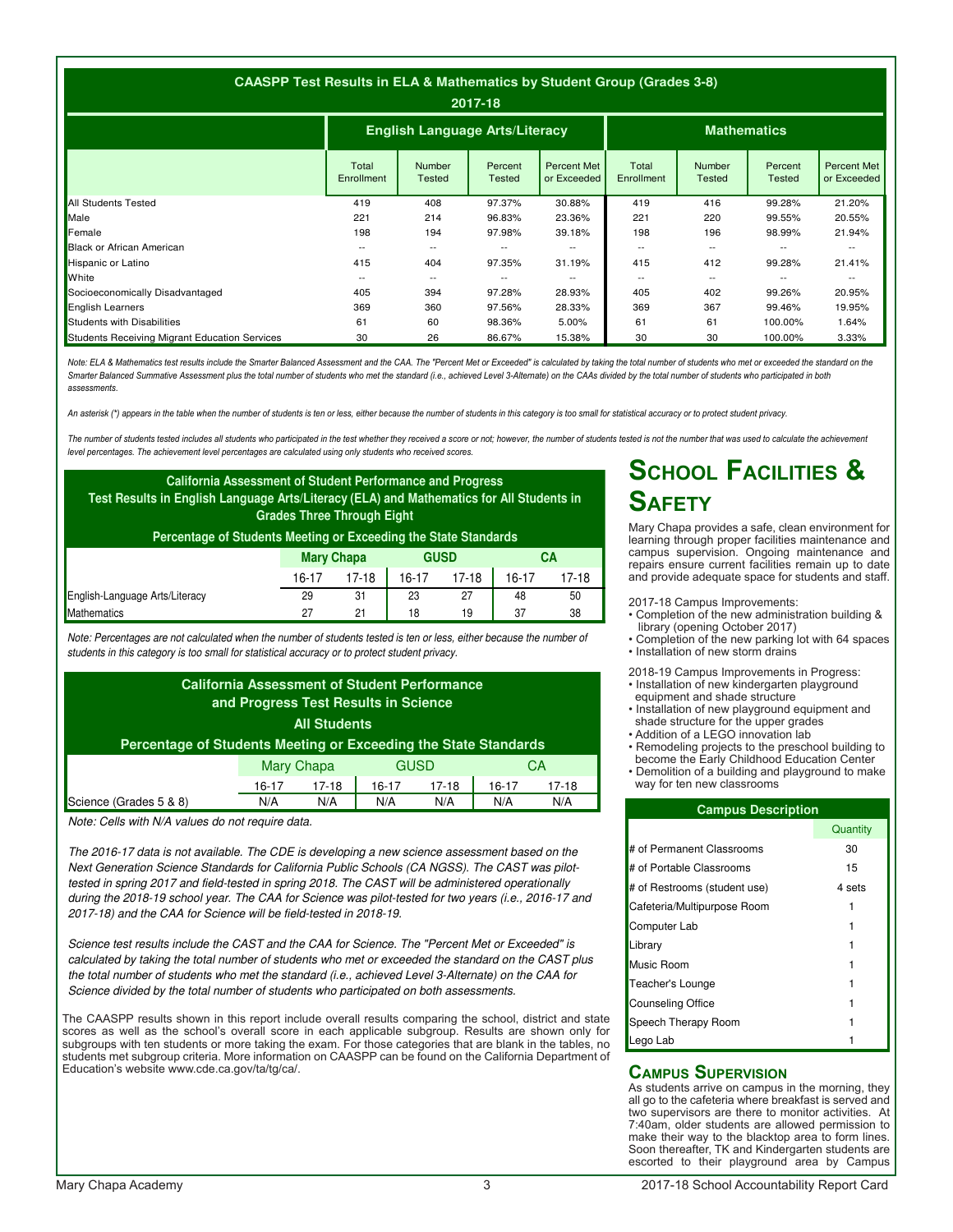Supervisors to form lines. Before the school bell rings for classes to begin, teachers pick up their students from their assigned line to escort them to class.

During recess, teachers on duty share supervisory responsibilities of playground activity and restroom use. During lunch, Campus and Student Supervisors monitor activities in the cafeteria and on the playground.

For dismissal, students in grades TK-3 are dismissed at 2:35pm, and students in grades 4-6 are dismissed at 3:10pm. On Wednesdays, all students are dismissed at 2:35pm; on designated Minimum Days, students are dismissed at 1:25pm. TK students are escorted by their teachers to the preschool office for their parents to pick them up and sign them out. Students in grades K-1 are escorted by the Main Gate and lined up for parents to pick them up, and students in grades 2-3 are escorted through the breezeway and lined up for parents to pick them up. Students in grades 4-6 are dismissed through the Main Gate. To maintain a safe and secure environment while classes are in session, all parents and visitors are required to check in at the school office upon arrival, wear a visitor's badge while on campus, and return to the school office upon departure. Parents in our County preschool and Head Start programs are also required to wear identification lanyards upon entering the campus and return the lanyards upon leaving the campus.

#### **School Site Safety Plan**

A Comprehensive School Site Safety Plan was initially developed for Mary Chapa in collaboration with local law enforcement and fire protection agencies and district administration to fulfill Senate Bill 187 requirements. Components of this plan include child abuse reporting procedures, teacher notification of dangerous pupil procedures, disaster response procedures, procedures for safe arrival and departure from school, sexual harassment policy, and dress code policy. Mary Chapa's most current school safety plan was reviewed, updated, and shared with school staff in September 2018. An updated copy of the school site safety plan is available to the public at the Greenfield Union School District office and the school office.

#### **Campus Maintenance**

Greenfield Union School District has established a comprehensive set of cleaning standards to ensure campus facilities are maintained in good repair and kept safe for students and staff. Parents may contact the district's director of M&O through the district office to review the approved cleaning standards.

One day and two evening custodians (one full-time and one part-time) are assigned to Mary Chapa Academy for daily cleaning of restrooms, cafeteria, classrooms, and administrative areas. The director of M&O and two full-time maintenance custodians are available during the day to fulfill custodial needs as they arise during the school day.

M&O employs an electronic, web-based work order system that enables school staff to communicate its maintenance needs. Teachers and school staff relay requests for unscheduled projects to the school secretary who completes and submits a work order request to M&O. The director of M&O evaluates, prioritizes, and forwards requests immediately to site custodians for resolution. Custodians are qualified to perform minor and routine maintenance. Larger and more specialized projects are typically outsourced to third party contractors. Emergencies and urgent situations are typically resolved immediately by either district custodians or maintenance staff based upon the nature of the situation.

| Area Inspected    | Category                   | Deficiency Noted                                                 | <b>Corrective Action Taken</b> |
|-------------------|----------------------------|------------------------------------------------------------------|--------------------------------|
| Staff Lounge      | Structural Damage          | Wood rotting outside north corner of building                    |                                |
| Room <sub>2</sub> | Electrical                 | Inadequate lighting, five light bulbs are out                    | Replaced bulbs 8/6/18          |
| Room 4 1/2 Speech | <b>Interior Surfaces</b>   | Water damage to ceiling tile                                     | Replaced tile 8/2/18           |
| Room 4 1/2 Speech | <b>Interior Surfaces</b>   | Ceiling tile is missing                                          | Added ceiling tile 8/2/18      |
| Room 4 1/2 Speech | <b>Hazardous Materials</b> | Paint chipping on eaves                                          | Painted eaves 8/2/18           |
| Room 4 1/2 Speech | Roofs                      | Outside eaves show signs of dry rot                              | Painted eaves 8/2/18           |
| Room 4 3/4        | Structural Damage          | Dry rot on siding and door frame                                 |                                |
| Room 6            | <b>Interior Surfaces</b>   | Water stain ceiling tiles                                        | Replaced ceiling tiles 8/17/18 |
| Room 6 1/2        | Playground/School Grounds  | Trip hazard, asphalt, cement seam                                | Installed asphalt 8/17/18      |
| Room 6 1/2        | Windows/Doors/Gates/Fences | Door is loose on frame                                           |                                |
| Boom 9            | Playground/School Grounds  | Trip hazard at asphalt, cement seam on walkway                   | Installed asphalt 8/17/18      |
| Room 47           | Structural Damage          | Dry rot on siding and trim                                       |                                |
| Room 47           | Roofs                      | End cap is loose on gutter                                       |                                |
| Room 47           | Playground/School Grounds  | Holes, cracks in asphalt at walkway, asphalt is<br>deteriorating | Installed asphalt 8/17/18      |
| P Room 40         | Playground/School Grounds  | Cracks and holes on walkway, trip hazard                         | Installed asphalt 8/17/18      |
| P Room 40         | Windows/Doors/Gates/Fences | Door is rusted, paint chipping                                   |                                |
| P Room 40         | Windows/Doors/Gates/Fences | Also chipping on siding                                          |                                |
| P Room 42         | Playground/School Grounds  | Cracks and holes on walkway, trip hazard                         | Grind Cement 8/17/18           |
| Room 32           | Playground/School Grounds  | Trip hazard at asphalt, cement seam on walkway                   | Installed asphalt 8/17/18      |
| Room 27           | Structural Damage          | Dry rot on trim, termite damage                                  |                                |
| Room 25           | <b>Hazardous Materials</b> | Paint is chipping on picnic table at patio                       |                                |
| P Room 52         | <b>Interior Surfaces</b>   | Water stain ceiling tiles                                        | Replace tile 8/17/18           |
| P Room 58         | <b>Interior Surfaces</b>   | Water stain ceiling tiles                                        | Replace tile 8/17/18           |
| P Room 56         | <b>Interior Surfaces</b>   | Water stain ceiling tiles                                        | Replace tile 8/17/18           |
| Room 15           | Playground/School Grounds  | Trip hazard at asphalt, cement seam on walkway                   | Installed asphalt 8/17/18      |
| Room 14           | Playground/School Grounds  | Trip hazard at asphalt, cement seam on walkway                   | Installed asphalt 8/17/18      |

All staff share the responsibility to report safety hazards or other conditions that need immediate attention. Graffiti and signs of vandalism are removed prior to students arriving on campus. The principal communicates with M&O staff as needed to manage safety concerns, cleaning practices, and maintenance needs.

#### **Monterey County Williams Facilities Inspection**

On an annual basis, representatives from the Monterey County Superintendent of Schools visit Greenfield Union School District's schools that are in the API Decile Ranks 1-3. The inspection is designed to evaluate and verify that school facility conditions are in "good repair" and that any deficiencies are accurately reported in the School Accountability Report Cards. The most recent facility inspection completed by the county took place on September 10, 2018. Results of the inspection and corrective action taken by the district are provided in the table above.

#### **School Inspections**

Schools are required by state law to conduct an annual comprehensive inspection of school facilities, paying close attention to designated areas identified by state legislation and the Office of Public School Construction guidelines. The most recent facilities inspection at Mary Chapa took place on April 12, 2018. Schools are required by state law to report the condition of their facilities; the following School Facility Good Report Status table lists the staterequired inspection areas and discloses the operational status and functionality of facilities. During the 2017-18 school year, 100% of student restrooms were fully operational and available for use at all times.

#### 2015-16 **Average Class Size and Class Size Distribution**

|               | Average |          |                    |       |
|---------------|---------|----------|--------------------|-------|
|               | Class   |          | Number of Classes* |       |
| Grade Level   | Size    | $1 - 20$ | 21-32              | $33+$ |
| Κ             | 25.0    | 1        | 7                  |       |
| 1             | 32.0    |          | 4                  |       |
| 2             | 23.0    | 1        | 5                  |       |
| 3             | 21.0    | 1        | 5                  |       |
| 4             | 23.0    | 1        | 5                  |       |
| 5             | 17.0    | 2        | 6                  |       |
|               |         | 2016-17  |                    |       |
| K             | 23.0    | 3        | 6                  |       |
| 1             | 22.0    | 1        | 5                  |       |
| 2             | 26.0    |          | 5                  |       |
| 3             | 24.0    |          | 6                  |       |
| 4             | 24.0    | 1        | 5                  |       |
| 5             | 24.0    | 1        | 5                  |       |
|               |         | 2017-18  |                    |       |
| K             | 22.0    | 3        | 6                  |       |
| 1             | 25.0    |          | 6                  |       |
| $\frac{2}{3}$ | 26.0    |          | 5                  |       |
|               | 26.0    |          | 5                  |       |
| 4             | 29.0    |          | 5                  |       |
| 5             | 24.0    | 1        | 5                  |       |

\*Number of classes indicates how many classes fall into each size category (a range of total students per classroom).

\*\* "Other" category is for multi-grade level classes.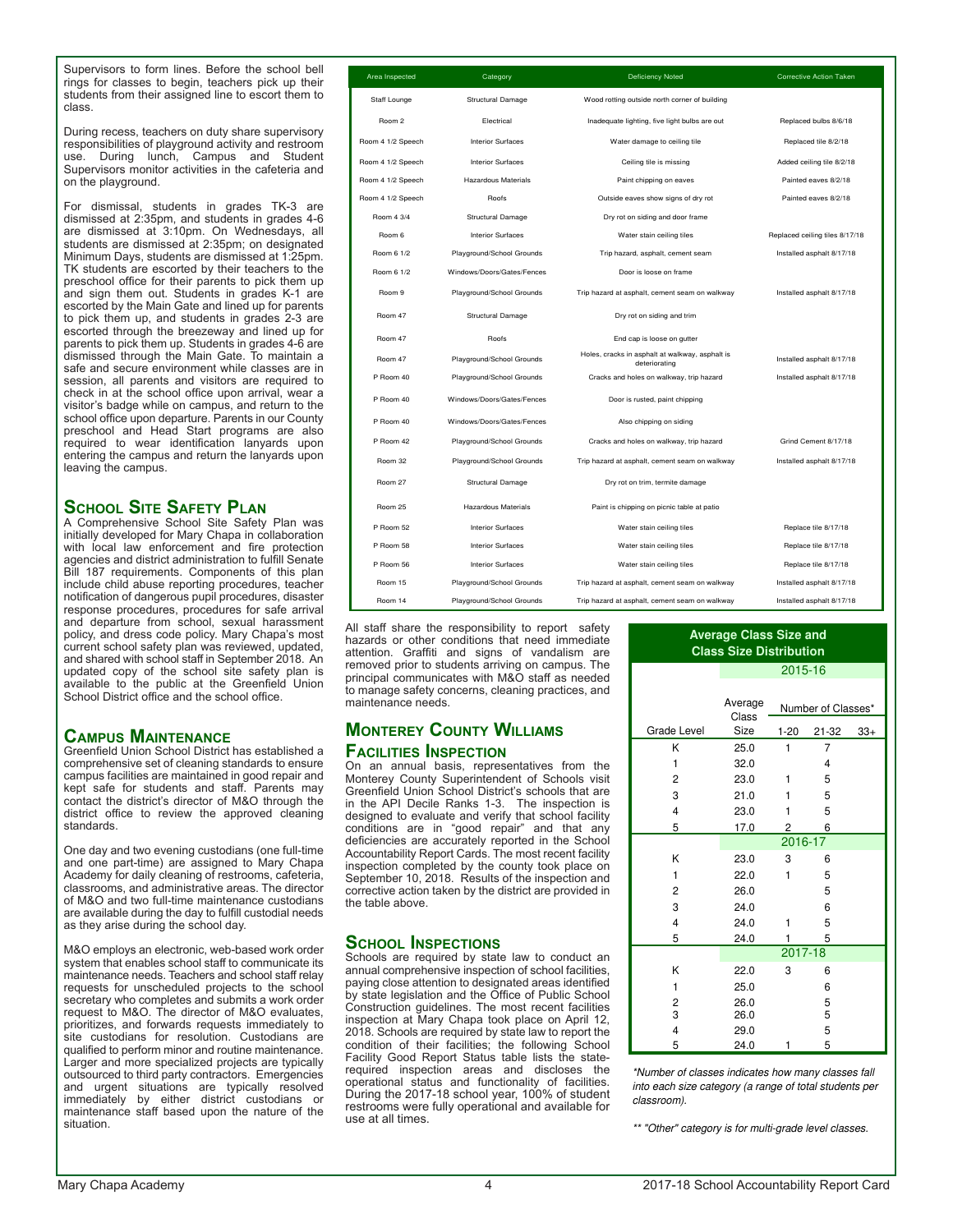| <b>School Facility Good Repair Status</b>                                    |             |           |      |                                                                                                                                                                                                                                                                                                                                                                                                                                                       |  |  |
|------------------------------------------------------------------------------|-------------|-----------|------|-------------------------------------------------------------------------------------------------------------------------------------------------------------------------------------------------------------------------------------------------------------------------------------------------------------------------------------------------------------------------------------------------------------------------------------------------------|--|--|
| <b>Item Inspected</b>                                                        |             |           |      | <b>Repair Status</b>                                                                                                                                                                                                                                                                                                                                                                                                                                  |  |  |
| <b>Inspection Date:</b><br>April 12, 2018                                    | $\sim$ Good | Fair      | Poor | <b>Repair Needed and</b><br><b>Action Taken or Planned</b>                                                                                                                                                                                                                                                                                                                                                                                            |  |  |
| Systems: gas leaks, Mech/HVAC,                                               |             |           |      |                                                                                                                                                                                                                                                                                                                                                                                                                                                       |  |  |
| sewer<br><b>Interior Surfaces</b>                                            | ✓           |           |      | Room 4 1/2 Speech - Water damage to ceiling,<br>ceiling tile is missing; Room 6, P 52, P 58 & P 56<br>- Water stain ceiling tiles                                                                                                                                                                                                                                                                                                                     |  |  |
| Cleanliness: overall cleanliness, pest                                       |             |           |      |                                                                                                                                                                                                                                                                                                                                                                                                                                                       |  |  |
| vermin infestation<br>Electrical                                             |             |           |      | Room 2 - Inadequate lighting, five light bulbs are<br>out                                                                                                                                                                                                                                                                                                                                                                                             |  |  |
| <b>Restrooms/Fountains: Restrooms,</b><br>sinks/fountains                    |             |           |      |                                                                                                                                                                                                                                                                                                                                                                                                                                                       |  |  |
| <b>Safety:</b> fire safety, hazardous<br>materials                           | ✓           |           |      | Room 4 1/2 Speech - Paint chipping on eaves;<br>Room P 40 - Deficiency noted; Room 25 - Paint<br>is chipping on picnic table at patio                                                                                                                                                                                                                                                                                                                 |  |  |
| Structural: structural damage, roofs                                         |             |           |      | Staff Lounge - Wood rotting outside north corner<br>of building; Room 4 1/2 Speech - Outside eaves<br>show signs of dry rot; Room 4 3/4 - Dry rot on<br>siding and door frame; Room 47 - Dry rot on<br>siding and trim, end cap is loose on gutter (see<br>pic); Room 27 - Dry rot on trim, termite damage                                                                                                                                            |  |  |
| <b>External:</b> playground school grounds,<br>windows, doors, gates, fences |             |           |      | Room 6 1/2 - Trip hazard, asphalt/cement seam,<br>door is loose on frame; Room 9 - Trip hazard at<br>asphalt/cement seam on walkway; Room 47 -<br>Holes/cracks in asphalt at walkway/asphalt is<br>deteriorating; Room P 40 - Cracks and holes on<br>walkway/trip hazard, door is rusted, paint<br>chipping also on siding; Room P 42 - Cracks and<br>holes on walkway/trip hazard; Room 32, 15 & 14<br>Trip hazard at asphalt/cement seam on walkway |  |  |
|                                                                              |             |           |      | <b>Overall Summary of School Facility Good Repair Status</b>                                                                                                                                                                                                                                                                                                                                                                                          |  |  |
|                                                                              |             | Exemplary |      | Good<br>Fair<br>Poor                                                                                                                                                                                                                                                                                                                                                                                                                                  |  |  |

#### **Overall Summary**

**Percentage Percentage** 

Good: The school is maintained in good repair with a number of non-critical deficiencies noted. These deficiencies area isolated, and/or resulting from mine

### **Classroom Environment**

#### **Class Size**

Mary Chapa maintained an overall (grades TK-5) average class size of 25.3 students for the 2017-18 school year. All instruction is provided in a self-contained classroom environment. Kindergarten students receive a full day of instruction.

The Class Size Distribution table in this report illustrates the distribution of class sizes by grade level, the average class size, and the number of classes that contain 1-20 students, 21-32 students, and 33 or more students.

#### **Discipline & Climate for Learning**

Mary Chapa Literacy & Technology Academy's discipline practices and behavior management strategies comply with approved board policies and are designed to create effective learning environments and minimize classroom disruptions. Progressive discipline and proactive measures are employed in the classroom for those students experiencing difficulty following school rules and demonstrating positive behavior. Disciplinary intervention is managed by school administration in a fair, firm, and consistent manner based upon the nature of each situation.

|             |          |                   | <b>Suspensions and Expulsions</b> |       |             |         |           |           |       |
|-------------|----------|-------------------|-----------------------------------|-------|-------------|---------|-----------|-----------|-------|
|             |          | <b>Mary Chapa</b> |                                   |       | <b>GUSD</b> |         |           | <b>CA</b> |       |
|             | 15-16    | 16-17             | 17-18                             | 15-16 | 16-17       | $17-18$ | $15 - 16$ | 16-17     | 17-18 |
| Suspensions | 2.50%    | 2.10%             | 1.80%                             | 7.40% | 6.80%       | 5.40%   | 3.70%     | 3.60%     | 3.50% |
| Expulsions  | $0.00\%$ | $0.00\%$          | $0.00\%$                          | .30%  | 0.05%       | 0.00%   | 0.09%     | 0.09%     | 0.08% |

#### **Student Recognition**

Mary Chapa's staff celebrate student learning and positive behavior throughout the year. Students who have demonstrated good behavior and outstanding academics are eligible for the Kodiak Cub of the Month award. Teachers select one student from their class to receive the award. At the end of each semester, assemblies are held to recognize students who have earned Perfect Attendance, Citizenship, Literacy (by reaching goal level), and Math (by reaching goal level).

More frequently, students have the opportunity to receive "Kodiak Cash" for good behavior and efforts and are awarded with incentives. Students can then use their "Kodiak Cash" to purchase items in our Kodiak Store, held open biweekly. At the end of the year, a special assembly (reclassification ceremony) is held for English Learner students who have been reclassified as fluent English speakers.

#### **Extracurricular & Enrichment ACTIVITIES**

#### Mary Chapa offers many opportunities for students to get involved in extracurricular activities and take advantage of school programs that challenge academic skills and explore creative talents. All students are encouraged to participate in:

- After School Education and Safety (ASES)
- Program
- Annual Disney Performance • Art Institute
- Book Club
- Computer Lab
- Family Nights
- Farm Day (Grade 3)
- Girl's Empowerment Club
- Grade Level Field Trips
- Guitars, Not Guns
- Journalism/Yearbook Club
- Kinder-Garden Club
- Makerspace Club • Mariachi Club
- Read to Me Project
- Rock Band
- Science Camp (Grade 5)
- STEM Club
- Student Council

### **Curriculum & Instruction**

#### **Staff Development**

Greenfield Union School District combines efforts with school site administration to provide training and curriculum development which revolves around the California State Standards. Teachers align classroom curriculum to ensure that all students either meet or exceed state proficiency levels.

During the 2016-17, 2017-18, and 2018-19 school years professional development activities covered topics contained in the charts located in this report entitled "Professional Development Days & Topics".

| <b>Professional Development Days &amp; Topics</b> |        |
|---------------------------------------------------|--------|
| 2016-17                                           | 3 days |
| • Guiding Principles                              |        |
| - Academic Language                               |        |
| • Collaborative Conversations                     |        |
| • Inquiry-Based Learning                          |        |
| • Promethean Board Training                       |        |
| • Classroom Management                            |        |
| • Universal Access (Grades K-5)                   |        |
| • eSchool Plus                                    |        |
| • Schooldude                                      |        |
| · Grade Level Groups                              |        |
| · English Language Learners (Grades K-5)          |        |

|  |  | good repair with a number of non-critical deficiencies not |
|--|--|------------------------------------------------------------|
|  |  | or wear and tear, and/or in the process of being mitigated |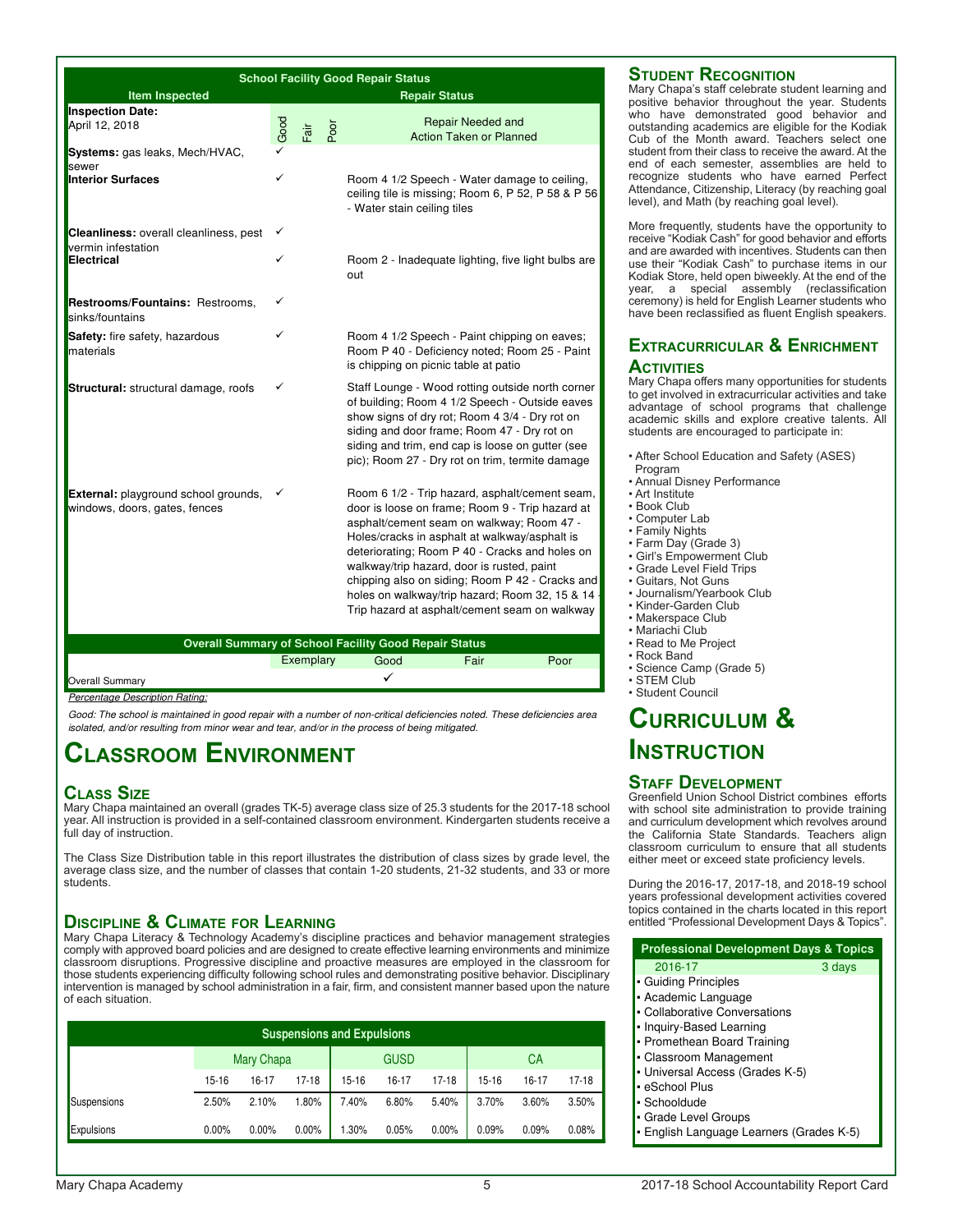| <b>Professional Development Days &amp; Topics</b>                     |
|-----------------------------------------------------------------------|
| 2017-18<br>5 days                                                     |
| • All Teachers Training:                                              |
| - Benchmark Advance Training                                          |
| - Collections Training (Grades 6-8)<br>- Google Training (Grades K-5) |
| - ELPAC Overview                                                      |
| - Professional Learning Communities                                   |
| (Grades K-5)                                                          |
| - Next Generation Science Standards                                   |
| (Grades K-5)                                                          |
| - ELA Planning (Grades K-5)<br>- Math Planning (Grades K-5)           |
| - Science Planning (Grades K-5)                                       |
| - Aeries Training (Grades K-5)                                        |
| - Writing Workshop                                                    |
| - Eureka MathWorkshop (Grades K-5)                                    |
| - Curriculum Walkthrough (Grades 6-8)                                 |
| - iReady Basics (Grades K-5)<br>- Classroom Management Basics         |
| - STEMscopes                                                          |
| - Differentiation (Grades K-5)                                        |
| - Project-Based Learning (Grades 6-8)                                 |
| - Imagine Learning (TK)                                               |
| - Restorative Justice (Grades 6-8)                                    |
| - Number Talks (Grades 6-8)                                           |
| - PLTW Design & Modeling Training<br>- Narrative Writing              |
| - Biomimicry: Learning from Nature                                    |
| - Arts Integration for Everyone                                       |
| • EL/Migrant Trainings:                                               |
| - English 3D                                                          |
| - Sipps Training                                                      |
| - Math Training<br>- MSIN 6.0 Training                                |
| - Academic Training                                                   |
| - Integrated/Designated ELD                                           |
| - Migrant Education Resource Teacher                                  |
| <b>Professional Learning Community</b>                                |
| - Collections ELD Support                                             |
| - ELAC Training<br>- SSC Training                                     |
| - ELPAC Training                                                      |
| - Elevation In-Person Training                                        |
| - Vertical Articulation (Grades 6-8)                                  |
| Special Ed Training:                                                  |
| - IEP Confidential Memos                                              |
| - Siras Caseloads, Timeline, Pre-IEPs Docs                            |
| - Collegial Collaboration<br>- Special Ed Referral Process Flow       |
| - Special Ed Library, Working Files                                   |
| - Brigance Assessment Video Training                                  |
| - Bulk Progress Report                                                |
| - Handle With Care                                                    |
| - Writing IEP Goals                                                   |
| - Behavior Strategies and Positive Behavior                           |
| in the Classroom<br>- Performance Indicator 3 & 5 Review              |
| - Differentiated Assistance                                           |
| - Transition IEPs                                                     |
| - SBAC Final Amended IEPs                                             |
| - Teaching Models                                                     |
|                                                                       |
|                                                                       |
|                                                                       |
|                                                                       |
|                                                                       |

#### **Professional Development Days & Topics**

#### 2018-19 3 days

- **All Teachers Training:** - ELPAC/Ellevation/ELD
- Curriculum Planning (Grades K-5 & 7-8)
- Benchmark/CFAs (Grade 6)
- Eureka/Pacing and CFAs (Grade 6)
- Carnegie/Pacing and CFAs (Grades 7-8)
- All Things PLC
- Illuminate
- 
- Science
- Number Talks
- Big Picture (PLC, EMMS, CFA,
- Curriculum)
- PBIS/Classroom Management
- iReady
- Classroom Technology (Aeries & Illuminate)
- Social Studies Pilot Training (Grades 7-8)
- California Collections Training (Grades 7-8)
- PLTW Science Technology Training
- PLTW Computer Science Training
- California Impact Training (Grades 7-8)
- Lego Academy (Grades 2-4)
- RTI at Work
- Soluciones Conference
- Write Tools Training
- STEAMPOSIUM
- EL/Migrant Training:
- English 3D Training
- Math Night
- Special Ed Training:
- SELPA Training
- Corrective Action
- How to Deal with Behavior
- Handle with Care
- Pathways

During the 2017-18 school year, Mary Chapa Literacy & Technology Academy sponsored staff development training activities twice a month for 1.5 hours (after school on Wednesdays). Teachers engage in training activities centered around the following topics:

- Common Core State Standards
- English Learner Development
- Response to Intervention
- Data Analysis
- Standards-Focused Instruction
- Mastery of Standards
- Blooms Taxonomy
- Promethean Board Training
- Imagine Learning
- Smartie Antz
- Accelerated Reader
- Compass Learning
- Write Tools Writing Workshop

Teachers are encouraged to attend professional training programs offered by the Monterey County Office of Education and other local agencies for specialized training in their instructional areas and curriculum.

Teachers that are new to the profession as well as the district receive intensive support and training through the Monterey County Office of Education's New Teacher Induction Program (formerly known as BTSA - Beginning Teacher Support and Assessment). For beginning teachers and new teachers recruited from out-of-state, the New Teacher Induction Program provides support and skill-building assistance through formative assessment and individualized support. After successful completion of the two-year program, teachers may apply for their clear teaching credential.

#### **School Leadership**

Mary Chapa's principal works closely with school staff, the Guiding Coalition, and parents to ensure school programs are in alignment with student achievement goals and the schoolwide objectives. Principal Eusebio Martinez is responsible for the day-to-day operations and schoolwide curriculum. The school's Arts Leadership Task Force is comprised of the Principal, Vice Principal, grade level leader representatives, and VAPA teacher. The Positive Behavior Interventions and Supports (PBIS) Task Force is comprised of the Principal, Vice Principal, Counselor, Academic Coach, and grade-level representatives. The Guiding Coalition (site leadership team) meets monthly to address schoolwide curriculum issues, discuss operational concerns, and conduct data analysis.

Mary Chapa's School Site Council (SSC) meets every other month and is comprised of the Principal, Vice Principal, teachers, classified staff, and parent representatives. The SSC takes an advisory role in evaluating school programs and progress in meeting school goals. Mary Chapa's English Learner Advisory Committee (ELAC) meets every other month and is comprised of the Principal, Vice Principal, teachers, and parents of English Learners. The ELAC takes an advisory role in evaluating school programs and progress, as they pertain to English Learners. The ELAC also has oversight of Title III funding for the site.

Principal Eusebio Martinez began his first year as Principal of Mary Chapa in the 2018-19 school year. Professional certifications include a Doctorate (Ph.D.) in Educational Leadership, a Master's degree in education, and Bachelor's Degree in Sociology and Psychology; a Preliminary Administrative Services Credential, and currently pursuing his Clear Administrative Services Credential. Dr. Martinez' administrative team includes his Vice Principal, Michelle Farrer, Counselor Juana Botello, and Academic Coach Martha Andrade.

#### **Instructional Materials**

All textbooks used in the core curriculum throughout Greenfield Union School District are aligned to the California State Standards. Instructional materials for grades K-8 are selected from the state's most recent list of standards-based materials and adopted by the State Board of Education.

On October 11, 2018, the Greenfield Union School District Board of Trustees held a public hearing to certify the extent to which textbooks and instructional materials have been provided to students, including English Learners. The Board of Trustees adopted Resolution #1014 which certifies, as required by Education Code section 60119, that (1) textbooks and instructional materials were provided to all students, including English learners, in the district, (2) each pupil has a textbook or instructional materials, or both, to use in class and to take home, (3) sufficient textbooks and instructional materials were provided to each student, including English learners, that are aligned to the academic content standards and consistent with the cycles and content of the curriculum frameworks in language arts, science, mathematics, social studies, and English Language Development, and (4) sufficient textbooks or instructional materials were provided to each pupil enrolled in foreign language or health classes.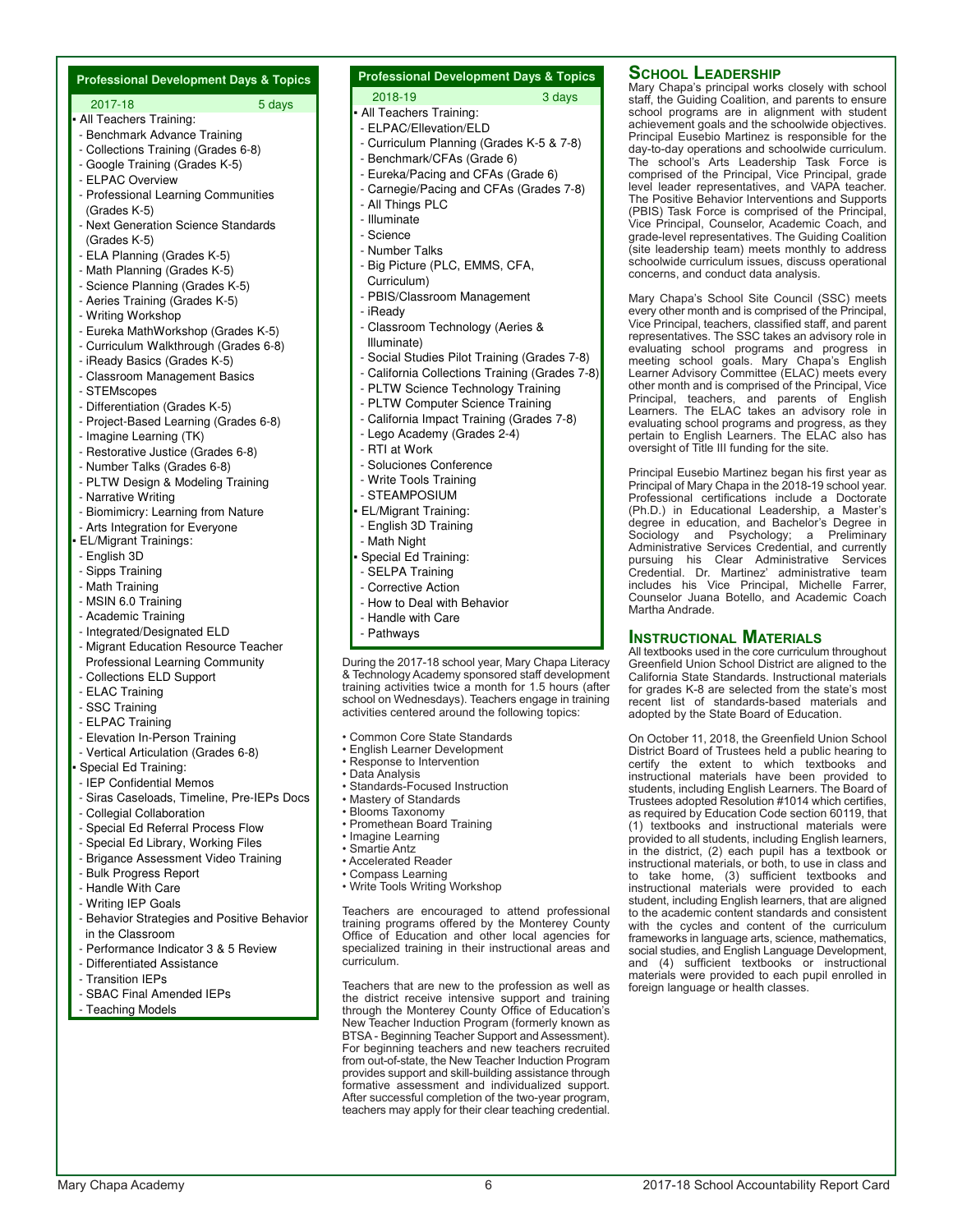| <b>Textbooks</b>                                       |                                         |                                                                     |                                                   |  |  |  |  |
|--------------------------------------------------------|-----------------------------------------|---------------------------------------------------------------------|---------------------------------------------------|--|--|--|--|
|                                                        |                                         |                                                                     | <b>Percent of Pupils</b><br>Who Lack Their Own    |  |  |  |  |
| Year                                                   | <b>From Most</b><br><b>Recent State</b> |                                                                     | <b>Assigned Textbooks</b><br>and/or Instructional |  |  |  |  |
| Adopted                                                | Adoption?                               | <b>Publisher and Series</b>                                         | <b>Materials</b>                                  |  |  |  |  |
| Reading/Language Arts                                  |                                         |                                                                     |                                                   |  |  |  |  |
| 2017<br>Benchmark Education - Benchmark Advance<br>Yes |                                         | 0%                                                                  |                                                   |  |  |  |  |
| 2017                                                   | Yes                                     | Bechmark Education - Benchmark Advance,<br>California English 3D    | $0\%$                                             |  |  |  |  |
| Math                                                   |                                         |                                                                     |                                                   |  |  |  |  |
| 2015                                                   | Yes                                     | Great Minds - Eureka Math                                           | 0%                                                |  |  |  |  |
| Science                                                |                                         |                                                                     |                                                   |  |  |  |  |
| 2008                                                   | Yes                                     | MacMillan/McGraw Hill - California Science (English<br>and Spanish) | 0%                                                |  |  |  |  |
|                                                        |                                         | STEMscopes California NGSS                                          | $0\%$                                             |  |  |  |  |
| Social Science                                         |                                         |                                                                     |                                                   |  |  |  |  |
| 2007                                                   | Yes                                     | MacMillan/McGraw Hill - California Vistas (English<br>and Spanish)  | $0\%$                                             |  |  |  |  |

#### **Specialized Instruction**

Greenfield Union School District and Mary Chapa believe in early identification and intervention of underperforming students prior to testing for learning disabilities - ensuring every student receives the instruction and skills necessary to proficiently progress from one grade to the next. All students are mainstreamed in a general education classroom and receive instruction based upon their learning level, individual education plan, or Student Study Team guidelines. Student Study Teams are comprised of the Principal, Vice Principal, Academic Coach, Counselor, parents, and classroom teachers. Instructional programs are aligned with state and district standards, and teachers use a variety of instructional techniques and supplemental instructional materials and programs to deliver classroom lessons.

#### **Special education**

Special education students are mainstreamed in the general education environment. One resource specialist teacher and one resource specialist aide provide small group instruction in the general education environment.

Special education staff work closely with classroom teachers to provide instruction either on regularly assigned classwork or focused instruction in designated areas. One speech and language therapist and aide provide designated services for students based upon their individual needs. Individualized instruction for special education students is 1) based upon their Individualized Educational Plan (IEP) and 2) provided in the Least Restrictive Environment (LRE). The student's parents and school staff meet annually to evaluate student performance and adjust the child's IEP to meet the student's academic needs.

Greenfield Union School District is a member of the multi-district Monterey County Special Education Local Plan Area (SELPA), which collaborates with school districts and other public and private agencies in the county to provide a full complement of special education services for Greenfield Elementary's students. Through the SELPA, special education support professional, students, and parents have access to an extensive pool of resources and expertise in the field of special education.

#### **English Language Learners**

English Learners (EL) are identified through a Home Language Survey and the English Language Proficiency Assessment for California (ELPAC), replacing the California English Language Development Test (CELDT). Students receive Designated English Language Development (ELD) with a teacher who has been trained to teach second language skills to elementary students. English learners receive 45 minutes of ELD instruction as a supplement to their regular English Language Arts (ELA) curriculum, and receive instruction throughout the day in curriculum by identifying standards and incorporating strategies. ELD instruction focuses on vocabulary building, reading fluency, and language acquisition. All classes are Structured English Immersion (SEI) classes at Mary Chapa.

Teachers in grades TK-6 use the English 3D curriculum for ELD lessons, as well as guided language acquisition strategies. English learners are assessed twice annually to measure English language acquisition and adjust reading level and ELD needs accordingly.

#### **Targeted Intervention Programs**

Through data analysis, teachers will determine targeted intervention groups to provide every child with the additional time and support needed to learn at high levels. Our Response to Intervention (RTI) practices are within the Professional Learning Community (PLC) model, where teachers work together in teams in collaboration to provide timely, targeted, systematic interventions to ass students who demonstrate the need.

Teachers use various tools such as state assessment results, DIBELS, BPST, in class assessments, and common formative assessments (CFAs) to identify students and their level of need. Teachers are guided through the RTI pyramid of instruction as a visual representation of a system of interventions to base their targeted groups. This will allow teachers the opportunity to deploy students to the grade level above or below to receive extra support if needed. Lessons and instruction is also tailored throughout the day using differentiated researched based strategies and practices.

• After School Education and Safety (ASES): participating students are engaged in a structured after school program which provides structured time for academic tutoring, enrichment, and recreational activities. The program is offered five days a week until 6:00 pm by several ASES leaders.

• English Language Arts Intervention: Grades K-6 students who score two grades below their level have access five days per week for a total of 30 minutes per day to an English Language Arts intervention class.

- 6-Minute Solution: Interactive reading fluency intervention program.
- SIPPS Program: Reading fluency and comprehension program.
- English 3D: Students close to reclass in grades 4-8.
- Intervention Aides: Site aides provide designated intervention time to those students needing additional assistance with language fluency across all content areas.
- Read 180: Blended learning intervention solution that provides reading comprehension strategies, tools & assessments.

### **Professional Staff**

#### **Counseling & Support Services STAFF**

It is the goal of Mary Chapa to assist students in their social and personal development as well as academics. Diagnostic and prescriptive teachings, the resource specialist program, counseling by teachers and other staff members, and involvement of outside agencies when necessary are available and utilized for Greenfield Elementary students who need this type of assistance. Parents are involved in all of these processes and are kept fully informed of their child's progress.

The table in this report identifies counseling and non-teaching support staff assigned to Mary Chapa. The district nurse is available on an as-needed<br>basis and coordinates mandatory health coordinates mandatory health screenings. The school counselor offers small group counseling to help students with family or school related issues.

| <b>Academic Counselors and</b><br><b>Other Support Staff</b> |                 |      |  |  |  |
|--------------------------------------------------------------|-----------------|------|--|--|--|
| 2017-18                                                      |                 |      |  |  |  |
|                                                              | No. of<br>Staff | FTE* |  |  |  |
| Academic Counselor                                           | 0               | 0    |  |  |  |
| Counselor                                                    | 1               | 1.0  |  |  |  |
| Nurse                                                        | As Needed       |      |  |  |  |
| Psychologist                                                 | As Needed       |      |  |  |  |
| Speech/Language/Hearing<br>Specialist                        | 1               | 1.0  |  |  |  |
| Speech/Language/Hearing Aide                                 | 1               | 1.0  |  |  |  |
| Community Liaison                                            | 1               | 1.0  |  |  |  |
| Media Clerk                                                  | 1               | 1.0  |  |  |  |
| Occupational Therapist                                       | 1               | 0.5  |  |  |  |
| Health Aide                                                  | 1               |      |  |  |  |

\*One Full Time Equivalent (FTE) equals one staff member working full time; one FTE could also represent two staff members who each work 50% of full time.

#### **Teacher Assignment**

During the 2017-18 school year, Mary Chapa Academy had 26 teachers who met all credential requirements in accordance with state guidelines. The chart below identifies the number of teachers at both the school and district who are 1) fully credentialed; 2) without full credentials; 3) teaching outside subject area of competence; 4) misassignments for English learners; 5) total teacher misassignments; and 6) vacant teacher positions. The term "misassignments" refers to the number of positions filled by teachers who lack legal authorization to teach that grade level, subject area, student group, etc.